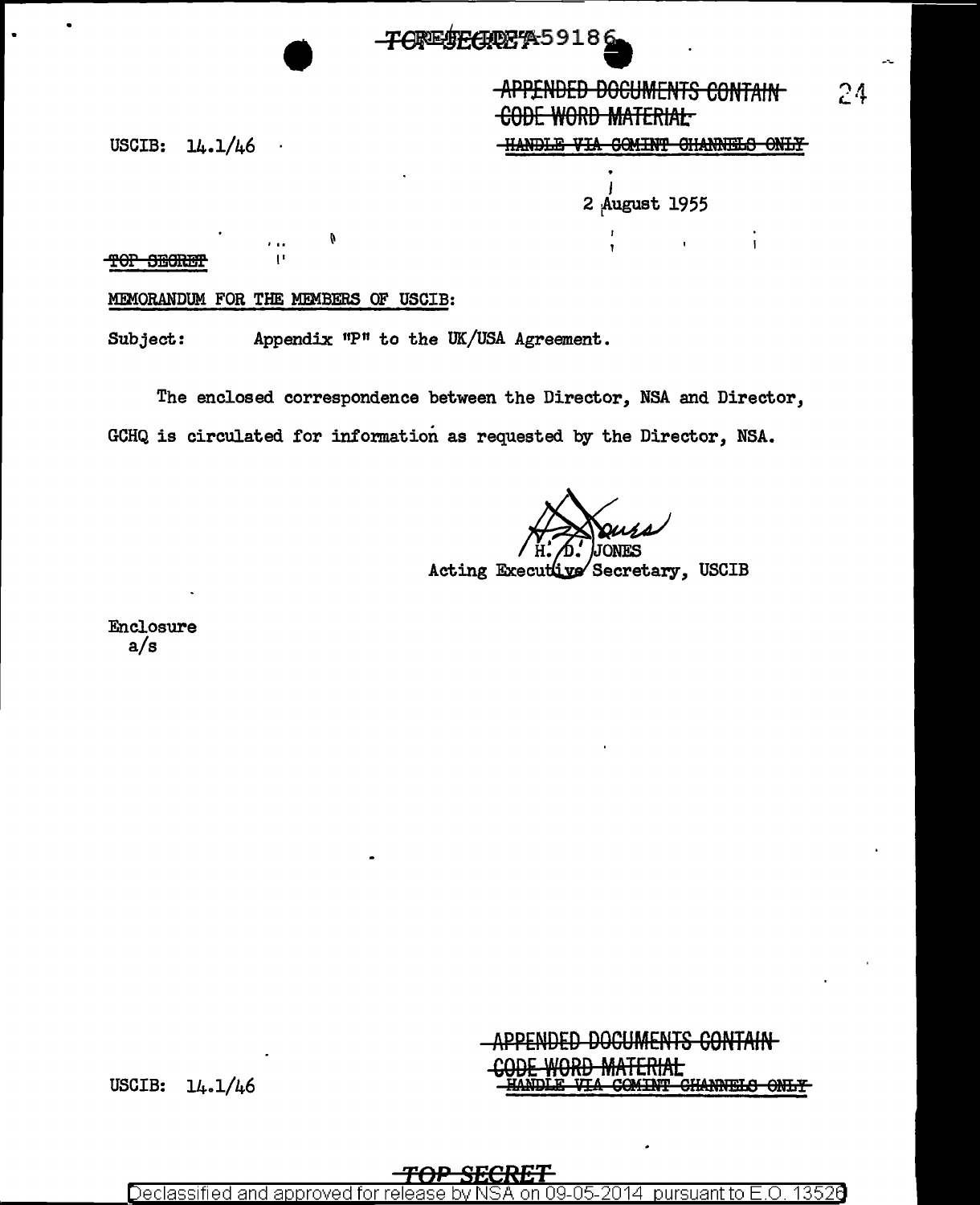# **一进行上**

 $C \nightharpoonup P'$ 

OP SECRET EIDER

GOVERNMENT COMMUNICATIONS HEADQUARTERS, OAKLEY, CHELTENHAH, GLOS.

**SEAL** 

DGC/5738.

Tel: Cheltenham 55321

1955 **Dune**, 1955

Director, National Security Agency, Washington.

 $EO$  3.3(h)(2) PL 86-36/50 USC 3605

Copy to: Senior United Kingdom Liaison Officer.

During the of July 1954, it emerged that sub-paragraph 5(a) of Appendix P to the UKUSA Agreement had not, in the past, been interpreted in the same sense on both sides of the Atlantic. The U.S. had interpreted this sub-paragraph exactly as written (although, I gather, with qualifications in practice); the U.K. as though the word "or" in the phrase "or taken on circuits etc" had been "and". It was then agreed that the practical application of this paragraph should be the same on both sides and that N.S.A. and G.C.H.Q. should discuss and agree an interpretation.

Subsequently I wrote to you on this subject in my DGC/4708 of the 2. 16th August, 1954, and your reply reached me through a SUSIO minute, reference SUSLO/00875, of the 26th August, 1954. I now feel that it will suffice if the two Agencies have a clear understanding of how the other will apply the provisions of para. 5 in practice.



 $562 - 7$ **TOP SECRET** iche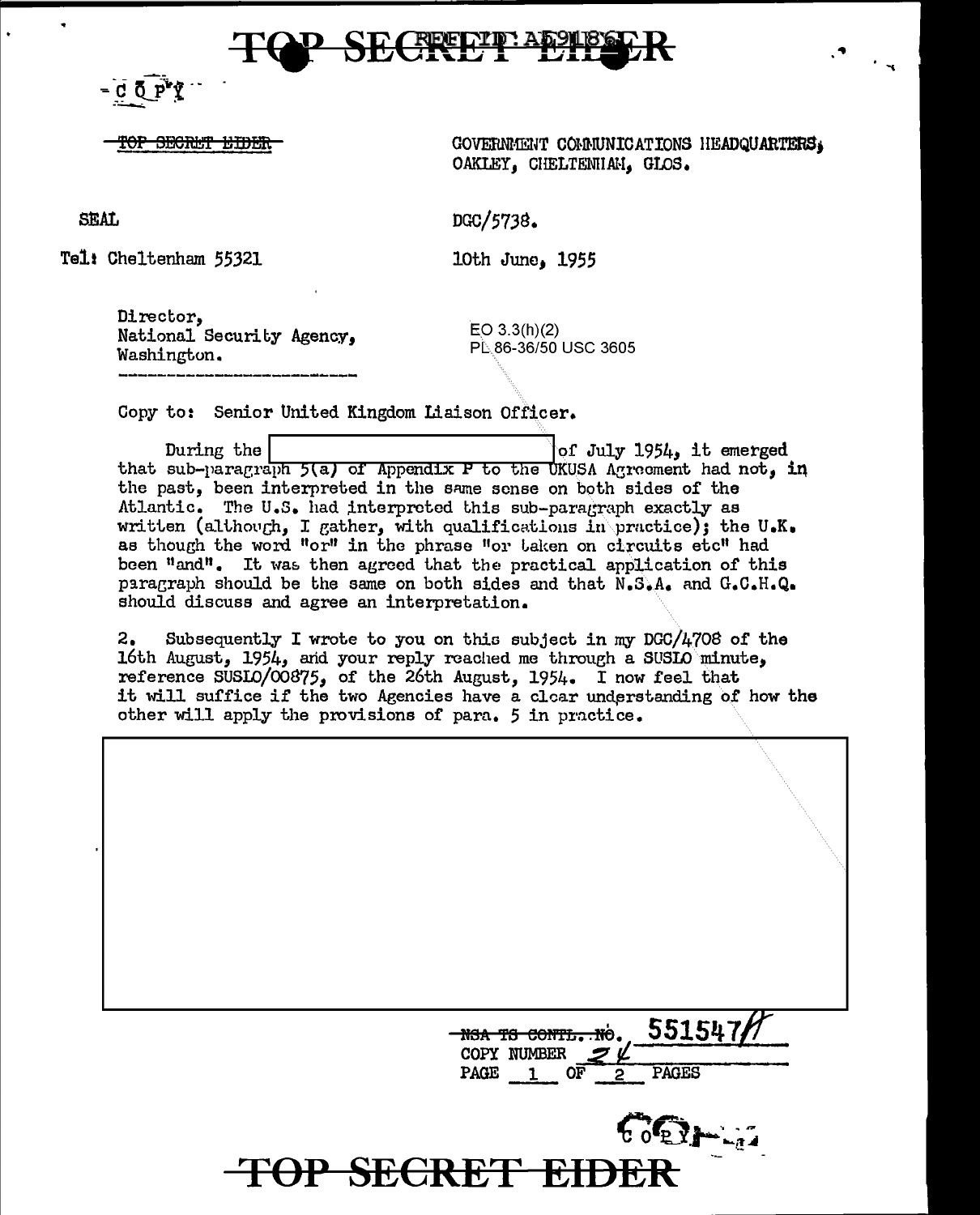



I feel that this line probably corresponds very closely with your 4. own; if it does, I think there is no need for any more formal agreement. The agreement to consult, as expressed in the last few lines of para. 5, should cover all possible difficulties that may arise.

| /s/ | <b>Director</b>      |
|-----|----------------------|
|     |                      |
|     |                      |
|     |                      |
|     | PL 86-36/50 USC 3605 |

|             | NSA TS CONTL. NO. | 551547 $\beta$     |
|-------------|-------------------|--------------------|
|             | COPY NUMBER 9     |                    |
| <b>PAGE</b> | $\mathbf{2}$      | <b>PAGES</b>       |
|             |                   | <b>COLLERATION</b> |

**NP Y** 

TOP SECRET EIDE